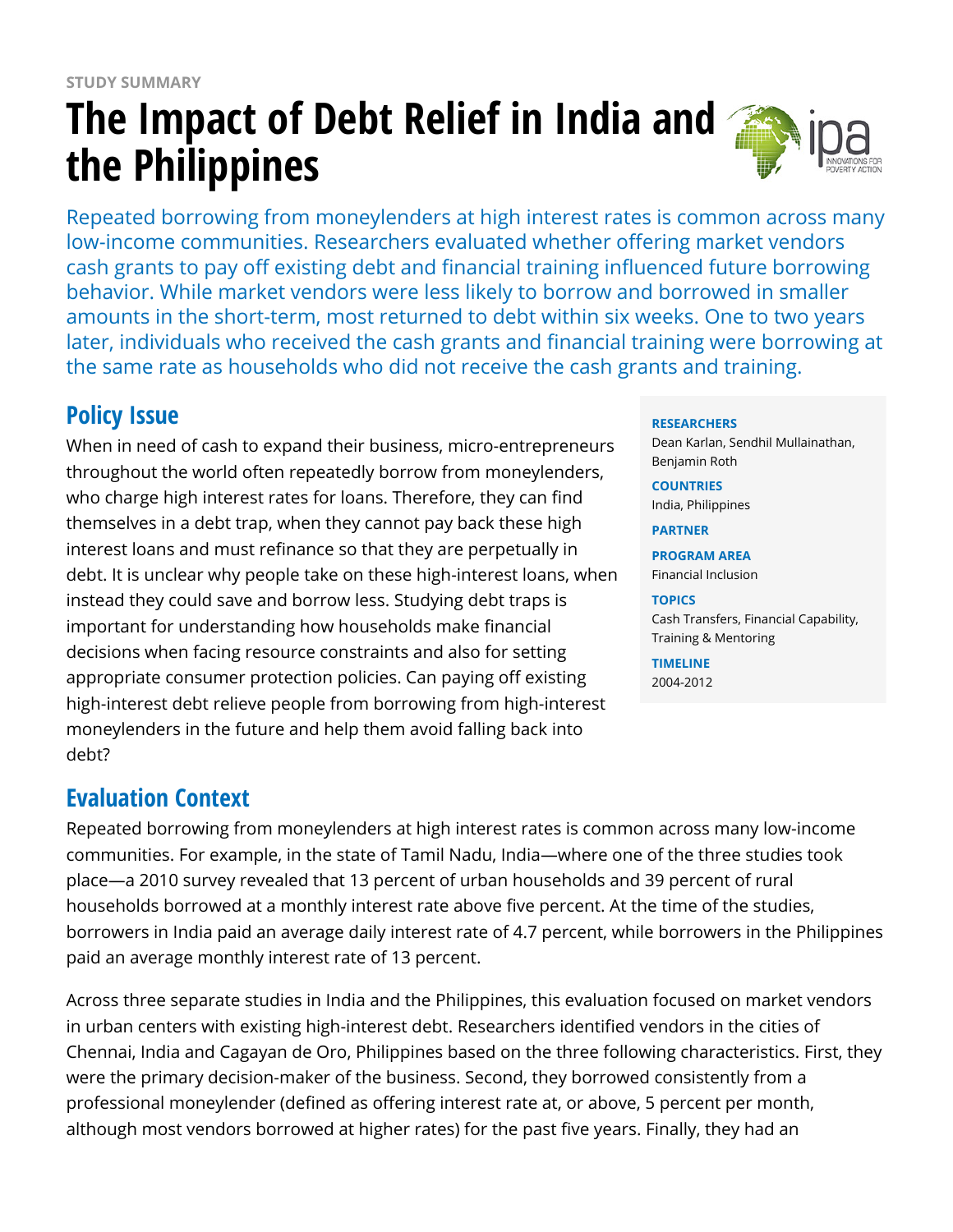outstanding loan balance below a certain amount, such that researchers could pay off the entire debt. On average, study participants had PHP 2,172 (US\$44 at the time of the evaluation) in debt from moneylenders in the Philippines 2007 study, PHP 3,234 (US\$70) in the Philippines 2010 study, and INR 751 (US\$17) in the India 2007 study.

### **Details of the Intervention**

Researchers conducted a series of randomized evaluations in India and the Philippines to evaluate the effects of a cash grant to pay off market vendors' existing debt and a brief financial training on their future borrowing patterns.

In 2007, the researchers randomly assigned 1,000 market vendors in India and 250 market vendors in the Philippines to one of four equally sized groups:

- 1. *Debt payoff:* market vendors received cash grants to pay off their debts. The grant was equal to the amount of debt owed, up to PHP 5,000 (US\$100) in the Philippines or INR 3,000 (US\$50) in India.
- 2. *Financial education:* market vendors received a brief financial training in small groups, implemented by a professional survey team. The training occurred prior to the announcement of the debt payoff, and emphasized two messages: lending at high rates from moneylenders is costly, and saving could help avoid taking out loans. The training included a lecture, discussion, and interactive activities.
- 3. *Debt payoff and financial education:* market vendors received both the cash grants and financial training.
- 4. *Comparison:* market vendors received neither the cash grant nor financial training.

In 2010, the researchers conducted a similar study again in Cagayan de Oro, Philippines, but in different markets than the previous 2007 study. To test if vendors borrowed because they lacked a way to save, researchers introduced a new treatment arm that offered vendors a savings account. However, due to the difficulty of providing the necessary documentation and identification to open an account, very few participants opened a savings account. As a result, researchers analyzed results for two groups: vendors who received the debt payoff combined with financial training (regardless if offered a savings account or not) and vendors in the comparison group.

In all three studies, researchers conducted three or four follow-up surveys starting one month after paying off the debt and ending, at the latest, after two years. Follow-up surveys measured vendors' loans from money lenders and other types of debt, business performance, household shocks, consumption, and savings.

### **Results and Policy Lessons**

Overall, debt payoffs had a modest and short-lived impact on debt levels and borrowing behavior. Across all three studies, most borrowers returned to debt within six weeks after their debt was paid off. One to two years after intervention, individuals who received a cash grant and financial training were borrowing at the same rate as households in the comparison group.

*Paying off market vendor's existing debt from moneylenders had modest short-term effects, but no effect on*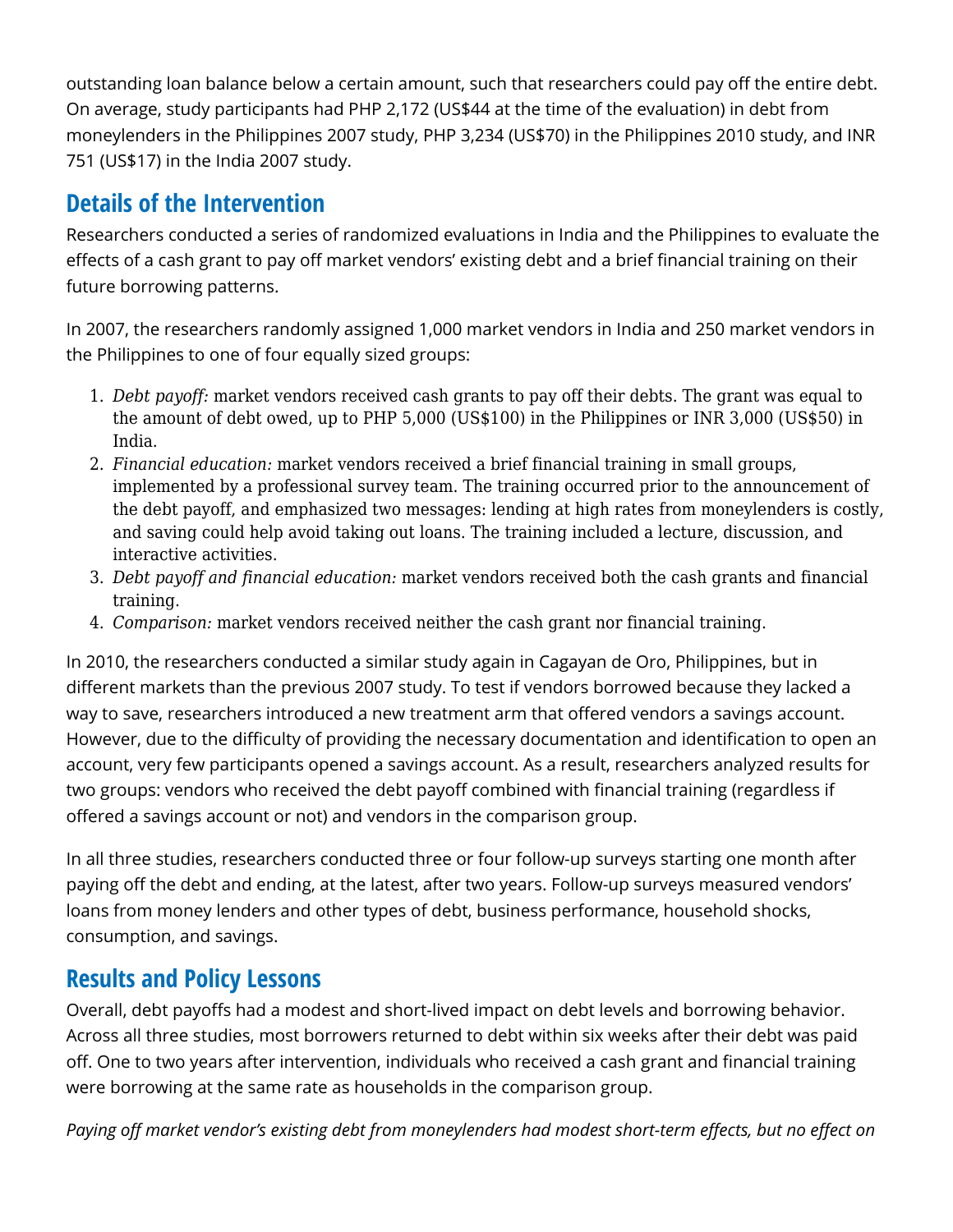*future borrowing from a moneylender.* In the **2007 India** study, borrowers granted debt relief were 17 percentage points (25 percent) less likely to borrow from a moneylender after two to four months, and borrowed US\$8 less than the comparison group average of US\$25 (a 32 percent decrease). These effects dissipated entirely nine to ten months after the intervention. Results were similar in the **2010 Philippines** study, with a small effect one month after the intervention that faded away after four months, and up to nineteen months later.

Effects were larger and more persistent in the **2007 Philippines** study. Borrowers offered the debt payoff were 37 percentage points (54 percent) less likely to borrow from a moneylender one month after the payoff and borrowed US\$47 less than the comparison group average of US\$82 (a 57 percent decrease). After three months, they remained 28 percentage points (41 percent) less likely to borrow.

*Financial training alone had no effect on borrowing behavior.* In the **2007 studies in India and the Philippines**, financial training alone had no impact on borrowing. In India, results were similar for borrowers who received debt payoff alone or combined with financial training. In the Philippines, however, the combination of debt payoff and financial training seemed to have had a larger effect than the debt payoff alone. This suggests that the financial training in the Philippines may have slowed how soon market vendors returned to debt. Nevertheless, the combination of debt payoff and financial training had no effect after 18 months.

*Debt relief had little to no impact on household's ability to cope with shocks, consumption, savings, or business profits.* In **2007 India** and the **2010 Philippines** study, debt relief had small and short-lived effects on household's ability to cope with income shocks. For example, in India, vendors who received debt relief were 12 percentage points (75 percent) more likely to use savings, and 6 percentage points (86 percent) less likely to reduce consumption, to cope with low household income after two to four months. However, these effects faded away after four to eight months. Effects were somewhat larger, but still modest, in the **2007 Philippines** study. After one month, households offered debt relief were 45 percentage points (85 percent) less likely to borrow when facing an income shock, and those offered debt relief and financial training were 33 percentage points (62 percent) less likely. While this effect faded away for the vendors who received only debt relief, for those who received debt relief combined with financial training, the effect persisted after eighteen months.

Across the board, debt relief had little to no impact on vendors' expenditure and savings. Only vendors in the **2010 Philippines** study seemed to have experienced a sustained increase in business profits. After eighteen months, vendors offered debt relief earned an extra US\$1.15 in profits on a typical day, relative to the comparison group average of US\$6.9 (a 17 percent increase).

Taken together, these results illuminate the difficulty that small-scale entrepreneurs face in escaping high interest debt from moneylenders. These borrowers seemed unable to save their way out of debt, and, even after receiving debt relief, they fell back into borrowing at some point in the following months. Market vendors may repeatedly borrow from high interest moneylenders because there are high returns to investments to justify borrowing. Vendors may also face frequent shocks that force them to return to borrowing. Alternatively, vendors may suffer from self-control problems that make